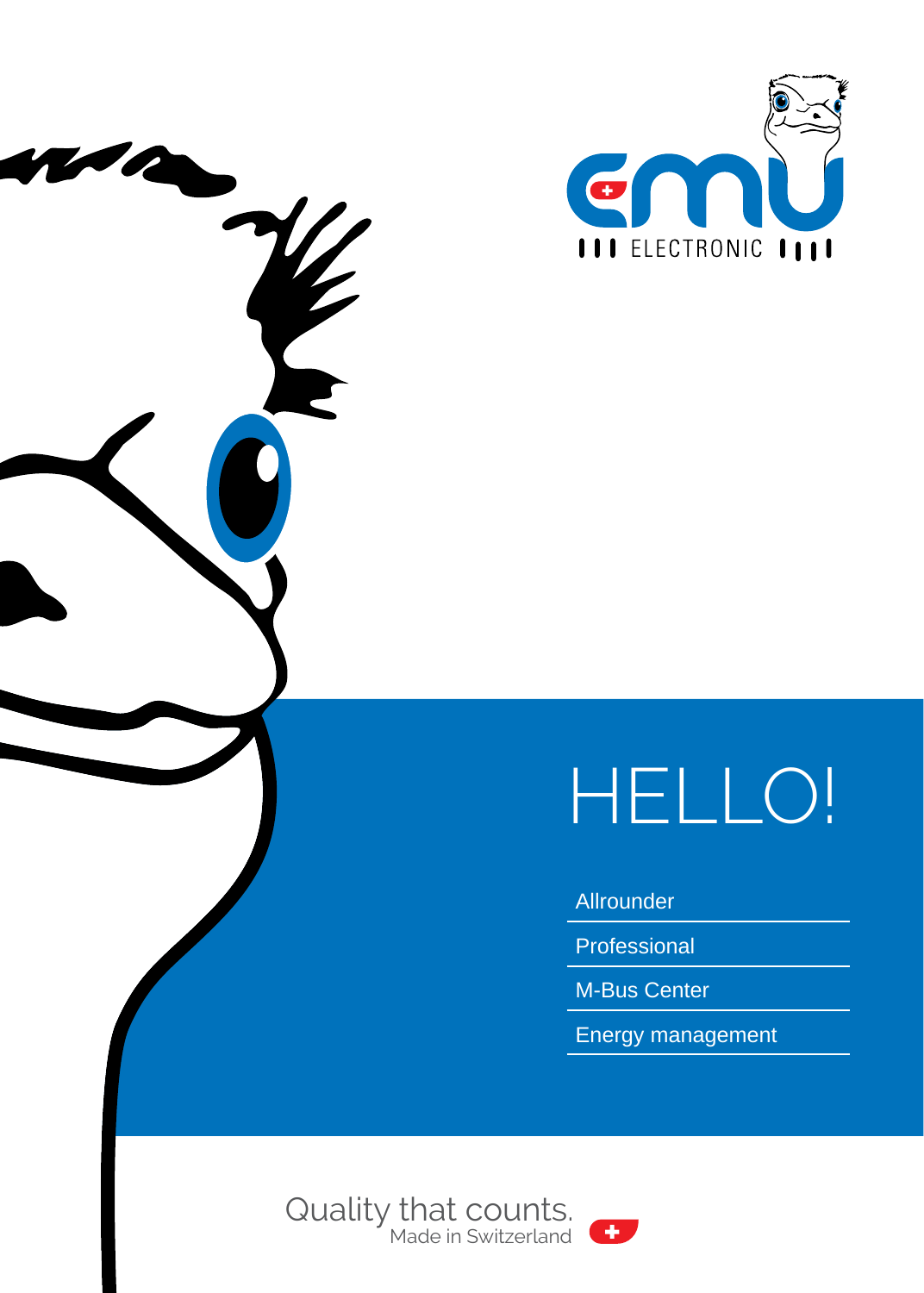# ALLROUNDER & PROFESSIONAL

#### **3-phase power meter**

Our digital 3-phase kWh-meters are set up for billing systems and energy management in compliance with ISO 50001. The MID certification in accordance with module B and D enables the EMU Professional and Allrounder power meters to be used for billing purposes.

#### **Application examples**

Cost centre billing, building technology, energy management in compliance with ISO 50001, load-optimization, ventilation / heating systems



#### **Features**

- Certification MID and CE
- Double tariff (Day/Night)
- Read-out interfaces
- S0 impulse output
- Certification for PV systems
- Suitable for ISO 50001

## TECHNICAL DATA

| Operating voltage: | 3x230/400V, 50/60 Hz                       |
|--------------------|--------------------------------------------|
| Connection:        | 75A Direct, /5 and /1A current transformer |
| Accuracy class:    | B (1%) in compliance with EN50470-3        |
| S0 impulse output: | 1, 10, 100, 1000 or 10'000 lmp./kWh        |
| Interfaces:        | M-Bus, TCP/IP, KNX, LON, Modbus TCP + RTU  |
| Graphic LCD:       | 60x30mm, 1234567.8 kWh                     |
| Mounting:          | DIN rail mounting, 5 module 90mm           |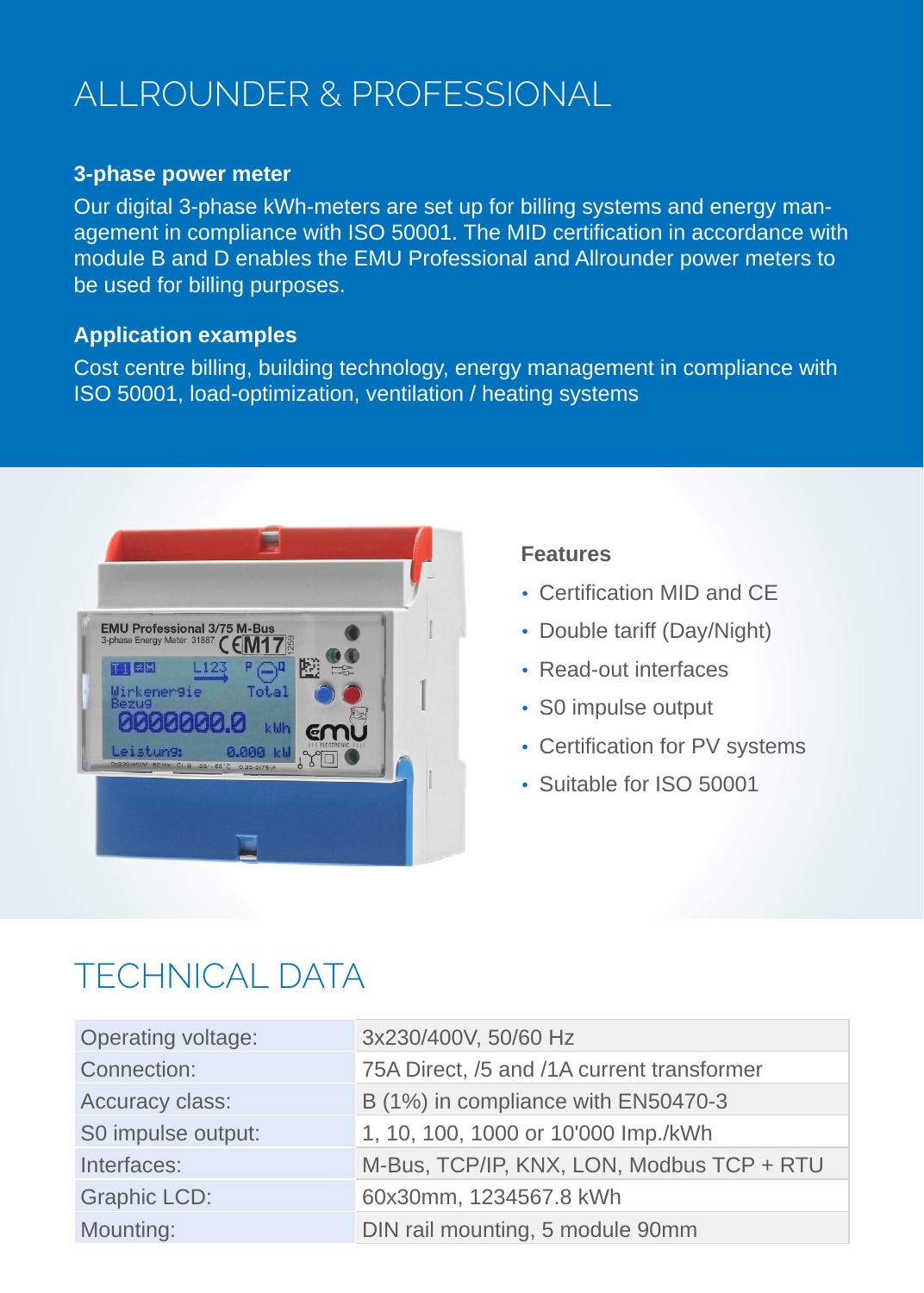## M–BUS DATA LOGGER

#### **M-Bus Center**

Automated meter readout guarantees no errors and continuous data collection for later analysis and billing in compliance with ISO 50001. All energy meters (e.g. electricity, water, heat, gas) are fitted with an M-Bus interface in compliance with EN 13757-2,-3 and connected to the M-Bus Center via a 2-wire cable.

The integrated userfriendly web-server can be accessed for configuration and data evaluation via any web-browser and IP address.

The local BMS can read all meter values by BACnet IP or OPC UA.



#### **Features**

- Web-server for graphic evaluation and professional data processing
- CSV, JSON, (s)FTP-Upload
- M-Bus to BACnet IP Gateway
- M-Bus to OPC UA Gatewa
- Firmware-Update & Backup

### TECHNICAL DATA

| Data storage:          | Micro SD-Card, expandable                                        |
|------------------------|------------------------------------------------------------------|
| Inputs:                | 3x M-Bus, 4x Impulse input, 2x PT 1000                           |
| Outputs:               | 1x USB A, 1x USB B, 1x Ethernet 10 / 100 Base<br>2x Relay output |
| M-Bus level converter: | Integrated high performance level converter                      |
| Mounting:              | DIN rail mounting, 5 module 90mm                                 |
| Operating voltage:     | 24 VDC, 1A                                                       |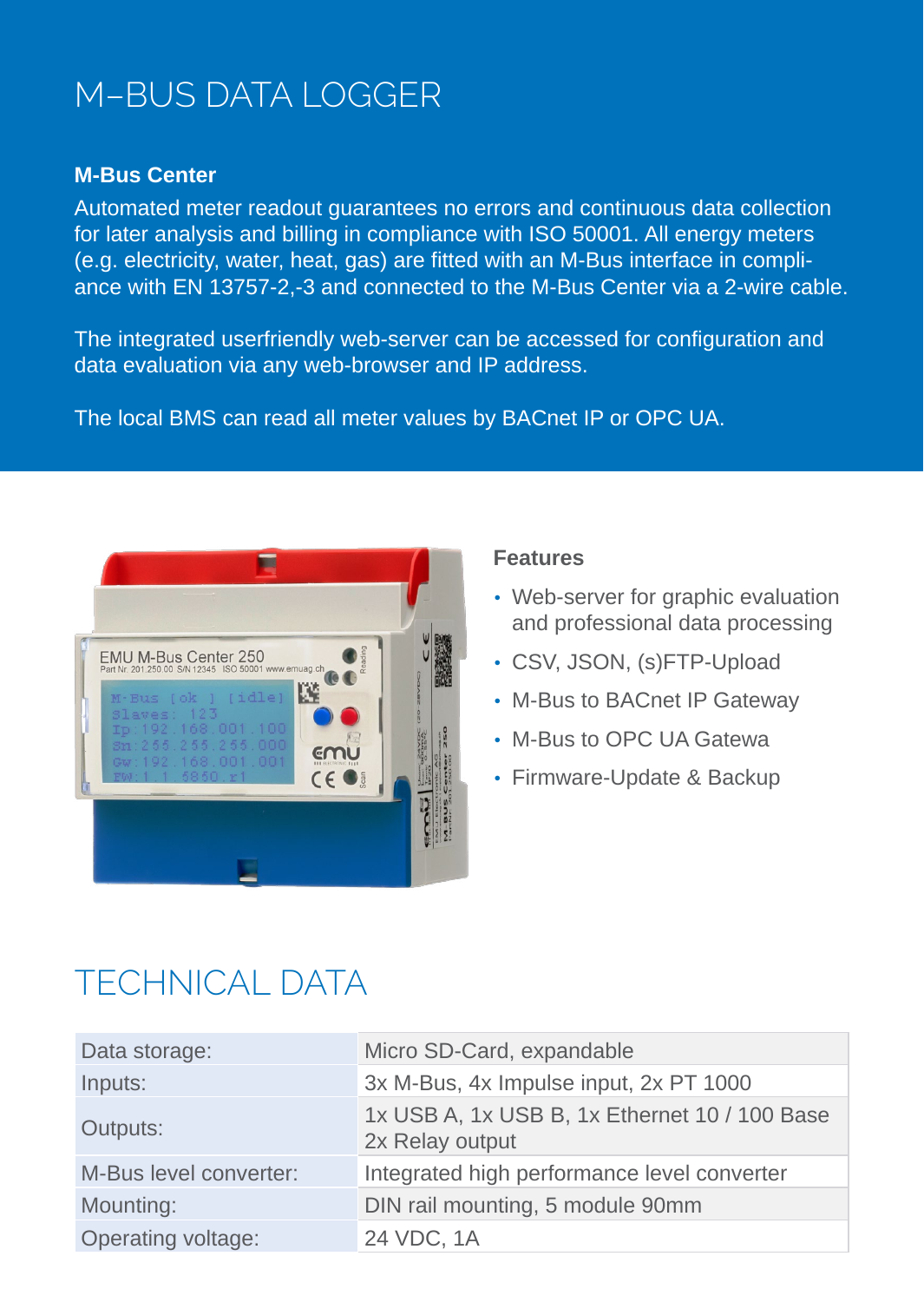# ENERGY MANAGEMENT SYSTEM ISO 50001 Web-based software

### **We will get your system into shape!**

With our energy management system according to ISO 50001 you monitor all consumption data and create bills at your fingertips. The EMS can be quickly integrated into existing IT infrastructure and is fully scalable to an unlimited number of meters (e.g. electricity, water, heat / cooling or gas) and locations.

#### **Your advantage**

EMU kWh-meters, data logger and energy management software supplied by the manufacturer - a one-stop service.



# FEATURES

- Visualization including individual charts and key figures (KPI)
- Ad hoc analysis & plausibility checks
- Monitoring including threshold value and tolerance range alerts
- Sankey diagram
- Multi-user capability and multilingual
- Automated and detailed evaluations / reports e.g. as PDFs via email
- Billing for cost centres and apartments
- Professional automated data processing including exports
- Suitable for electricity, water, heat or gas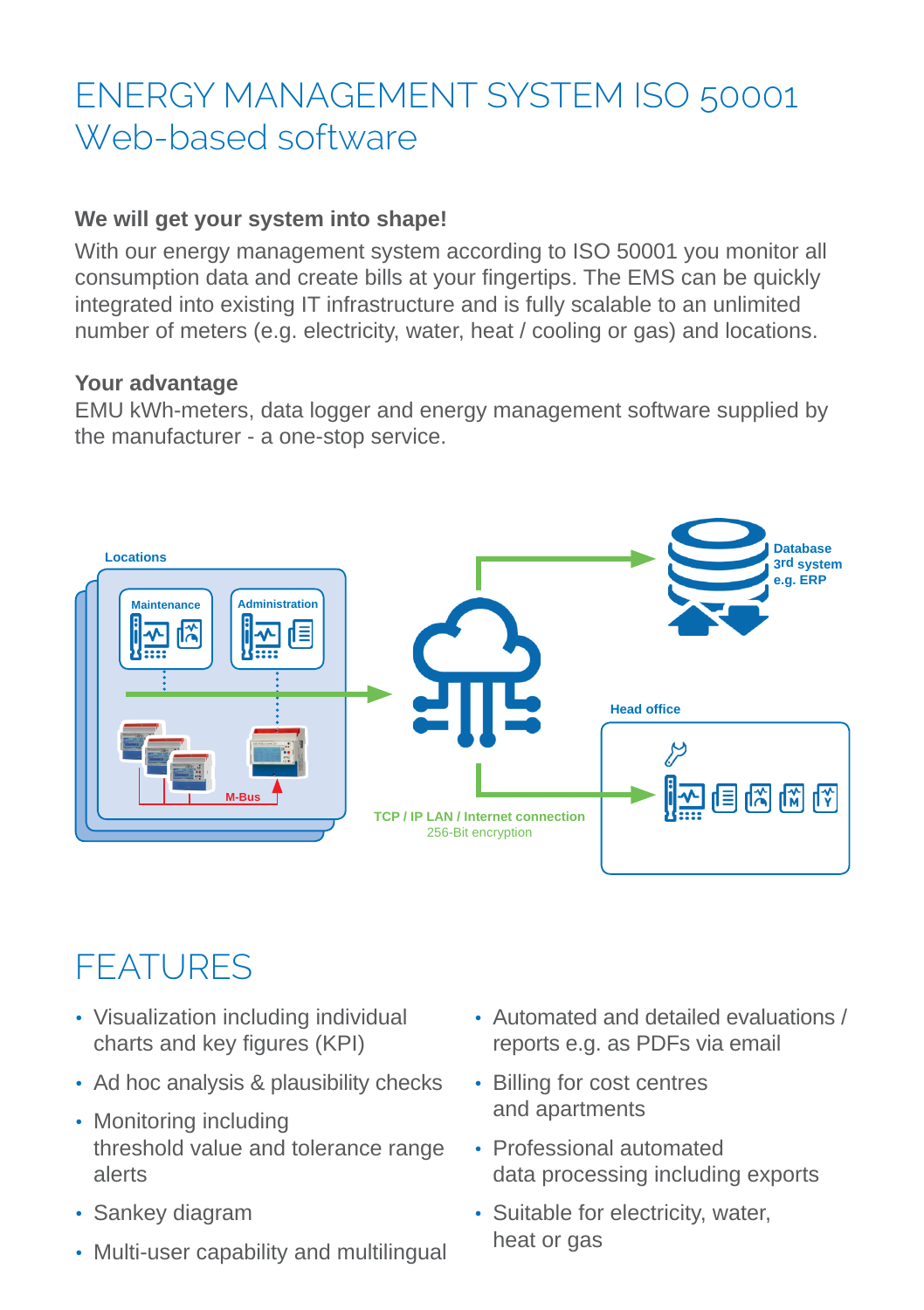# OUR SERVICES

### **Consultation**

Our project service encompass all important aspects, recording your requirements and needs, taking into account the technical conditions, the alignment with sub-projects, management and control during the implementation phase and continual monitoring after the project implementation.

Whether a brand new product, a latest trend or an ingenious design - you receive the tools from us to make the most of your energy.

### **Development and production**

As we have developed our electricity-meters, data loggers and energy management software ourselves we know all the details and are able to react to customer requirements. Tell us what you have in mind and we will create a practical solution.

### **Individual configuration**

We configure all our products in accordance with your requirements, whether they are M-Bus addresses, IP addresses or current transformer ratios.

### **Training**

We deliver our expert knowledge to you about the measurement technology or the billing and energy managment systems during just one training day. You will receive comprehensive background details about the construction and functionality of our system from the energy meter, right through to the completed PDF evaluation and bill. We discuss practical application scenarios together.





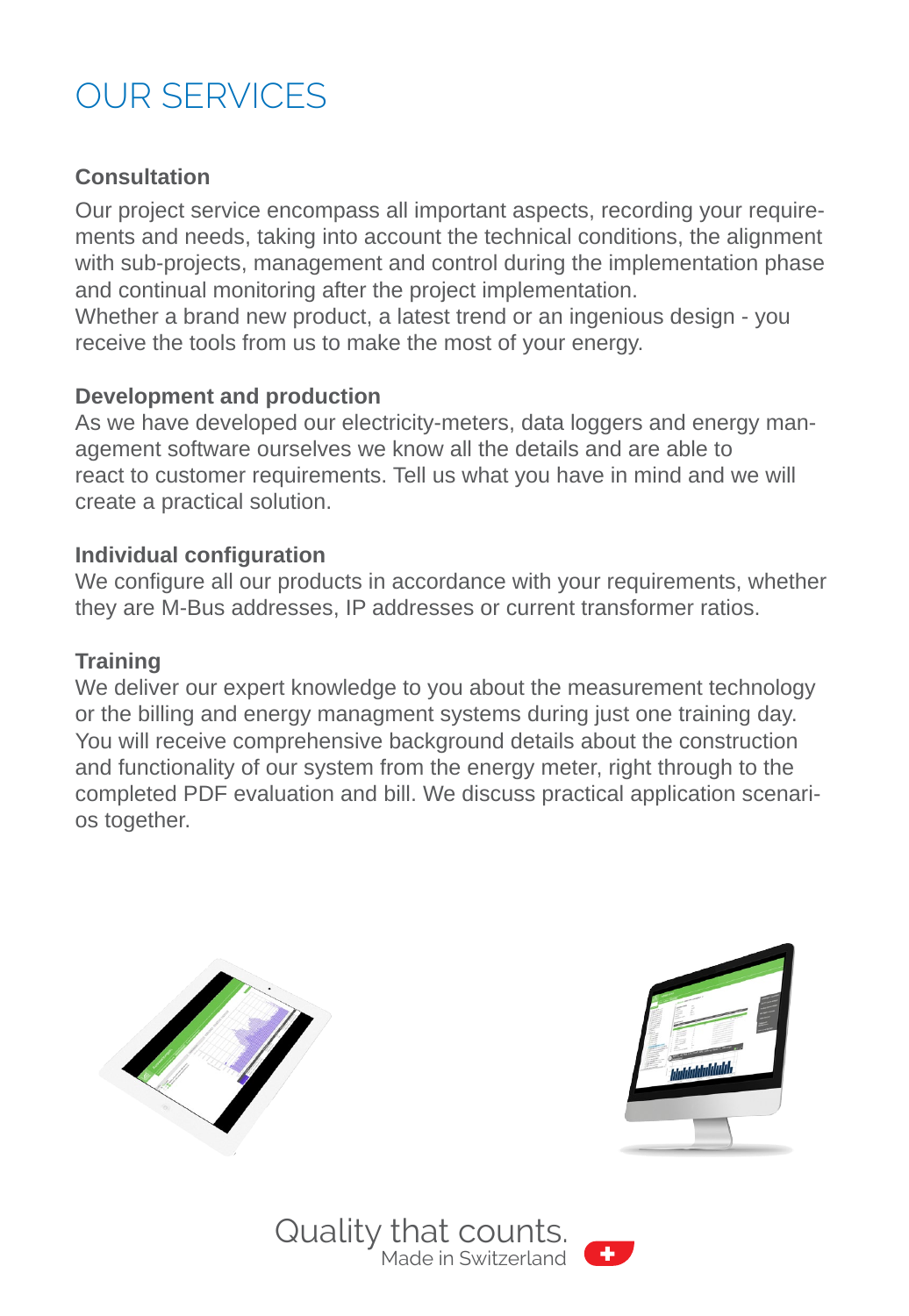# ORDER INFORMATION

| kWh-meters                                 | Direct connection<br>75A | <b>Current transformer /5</b><br>and /1A |
|--------------------------------------------|--------------------------|------------------------------------------|
| Professional                               | Item no. P0200000        | Item no. P1200000                        |
| <b>Professional M-Bus</b>                  | Item no. P020000M        | Item no. P120000M                        |
| Professional TCP/IP                        | Item no. P020000T        | Item no. P120000T                        |
| <b>Professional KNX</b>                    | Item no. P020000K        | Item no. P120000K                        |
| <b>Professional LON</b>                    | Item no. P020000L        | Item no. P120000L                        |
| Professional Modbus RTU Item no. P020000MO |                          | Item no. P120000MO                       |
| Allrounder                                 | Item no. A0200000        | Item no. A1200000                        |
| Allrounder M-Bus                           | Item no. A020000M        | Item no. A120000M                        |

| M-Bus data logger                        | Item number         |
|------------------------------------------|---------------------|
| M-BUS Center for 250 M-BUS meters        | Item no. 201.250.00 |
| M-BUS Center for 120 M-BUS meters        | Item no. 201.120.00 |
| M-BUS Center for 60 M-BUS meters         | Item no. 201.060.00 |
| M-BUS Center for 20 M-BUS meters         | Item no. 201.020.00 |
| S0 Impulse for M-Bus Converter, 2 inputs | Item no. 940079     |
|                                          |                     |

| l Item number      |
|--------------------|
| Item no. EMS0EL000 |
| Item no. LICOEL010 |
| Item no. LICOEL050 |
|                    |



Subject to changes and errors. Similar to illustrations.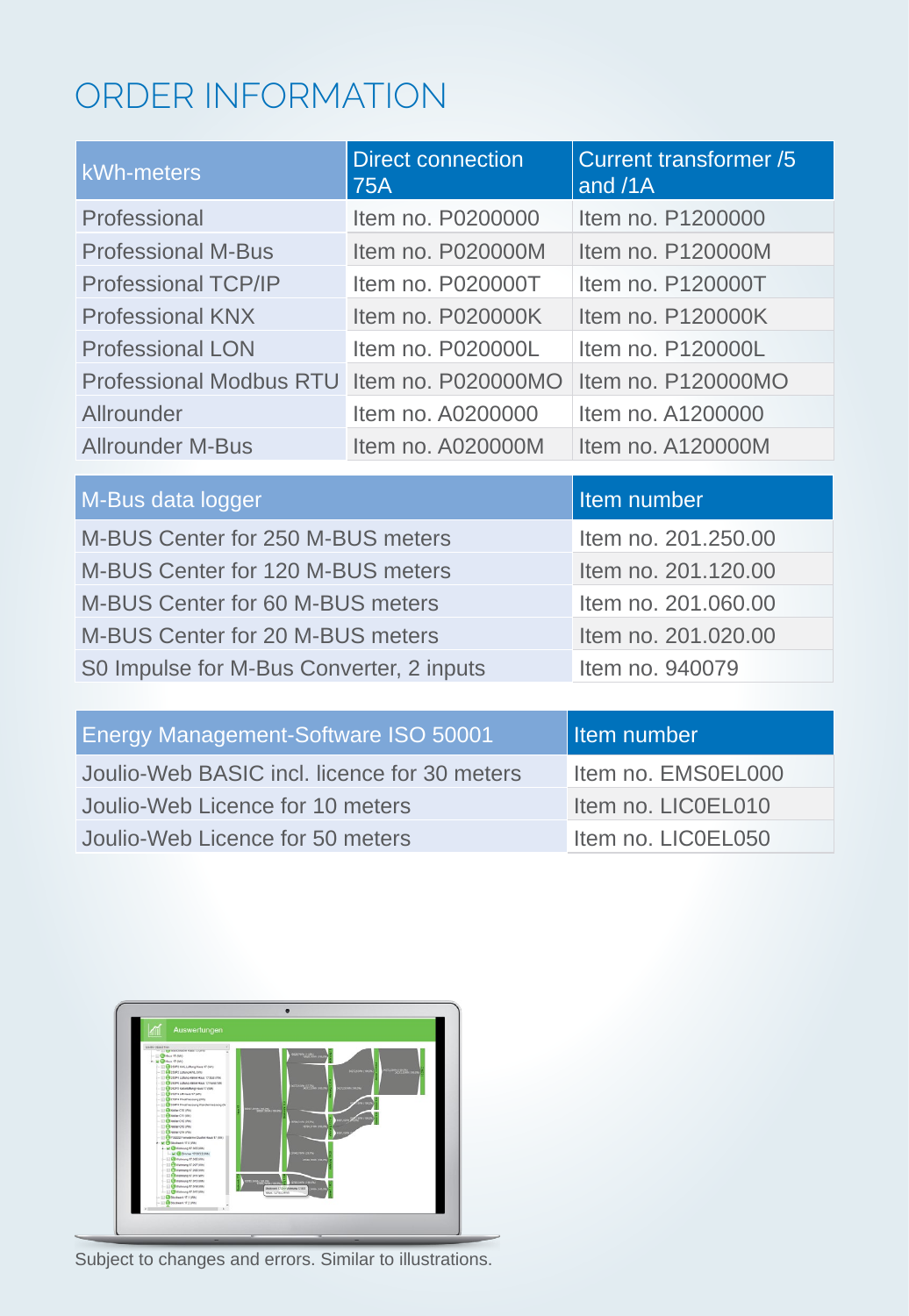# ABOUT EMU ELECTRONIC

EMU Electronic AG was established in 1989 as a spin-off from Landis & Gyr. The founders developed the first worldwide digital kWh-meter Today we offer our customers a complete solution from MID approved kWh-meters, data loggers through to energy management and billing software in compliance with ISO 50001.

### **References**

- ETH Campus Livingscience Evaluation of more than 1300 energy meters
- B. Braun Medical AG Certified in compliance with ISO 50001
- Football stadium Stade de Suisse Energy meters and data loggers with customized software

*The Australian Emu has one particular characteristic: Its anatomy does not allow it to move its legs backwards. EMU Electronic AG is the same - we only move forwards.*



# OUR **STRENGTHS**

- Our motivated teams are highly organized, making us fast and flexible.
- The EMU Professional / Allrounder and data logger are 'Swiss Made'. Thanks to premium grade components you benefit from the long service life of our high quality energy meters.
- We keep a large inventory and guarantee a short delivery time.